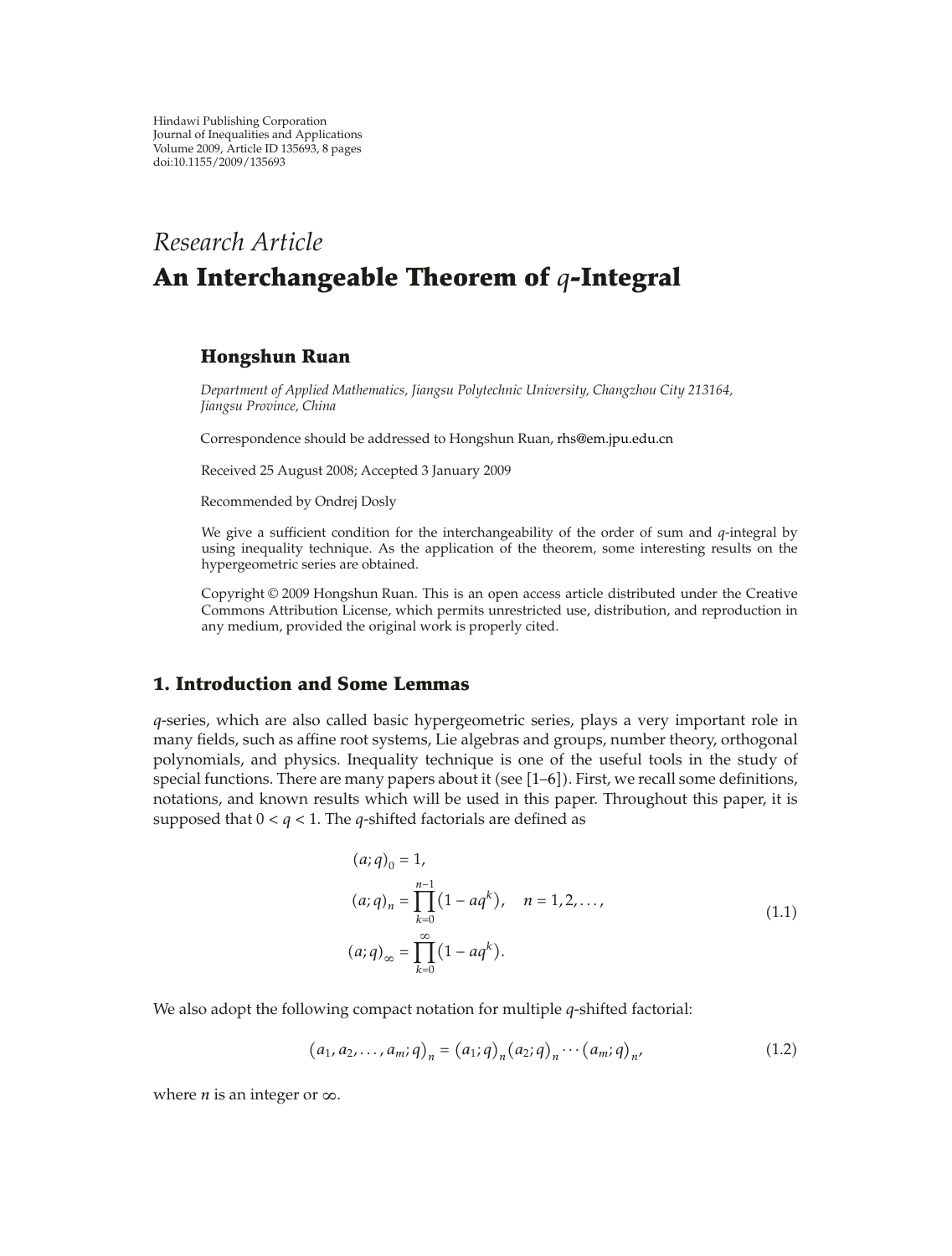The  $q$ -binomial theorem  $[2]$  tells us that

$$
\sum_{k=0}^{\infty} \frac{(a;q)_k z^k}{(q;q)_k} = \frac{(az;q)_{\infty}}{(z;q)_{\infty}}, \quad |z| < 1. \tag{1.3}
$$

Replace *a* with  $1/a$ , and *z* with *az* and then set  $a = 0$ , we get

$$
\sum_{k=0}^{\infty} \frac{(-1)^k q^{k(k-1)/2} z^k}{(q;q)_k} = (z;q)_{\infty}.
$$
 (1.4)

Heine [2] introduced the basic hypergeometric series  $_2\phi_1$ , which is defined by

$$
{}_2\phi_1(a_1, a_2; b_1; q, z) = \sum_{k=0}^{\infty} \frac{(a_1, a_2; q)_k}{(q, b_1; q)_k} z^k.
$$
 (1.5)

Thomae [7] defined the  $q$ -integral on interval  $[0,1]$  by

$$
\int_0^1 f(t)d_qt = (1-q)\sum_{n=0}^\infty f(q^n)q^n,
$$
\n(1.6)

provided that the series converges.

*Fubini's theorem*. Suppose that *fij* is absolutely summary, that is

$$
\sum_{i=1}^{\infty} \sum_{j=1}^{\infty} |f_{ij}| < \infty,\tag{1.7}
$$

then

$$
\sum_{i=1}^{\infty} \sum_{j=1}^{\infty} f_{ij} = \sum_{j=1}^{\infty} \sum_{i=1}^{\infty} f_{ij}.
$$
 (1.8)

In order to prove the main result, we need to introduce two lemmas.

**Lemma 1.1.** Let *b be a given real number, satisfying*  $b < 1$ *. Then, for*  $0 \le x \le 1$ *, one has* 

$$
\frac{1}{1 - bx} \le e^{(|b|/(1 - b))x}.
$$
\n(1.9)

*Proof.* Let

$$
f(x) = (1 - bx)e^{(b/(1-b))x},
$$
\n(1.10)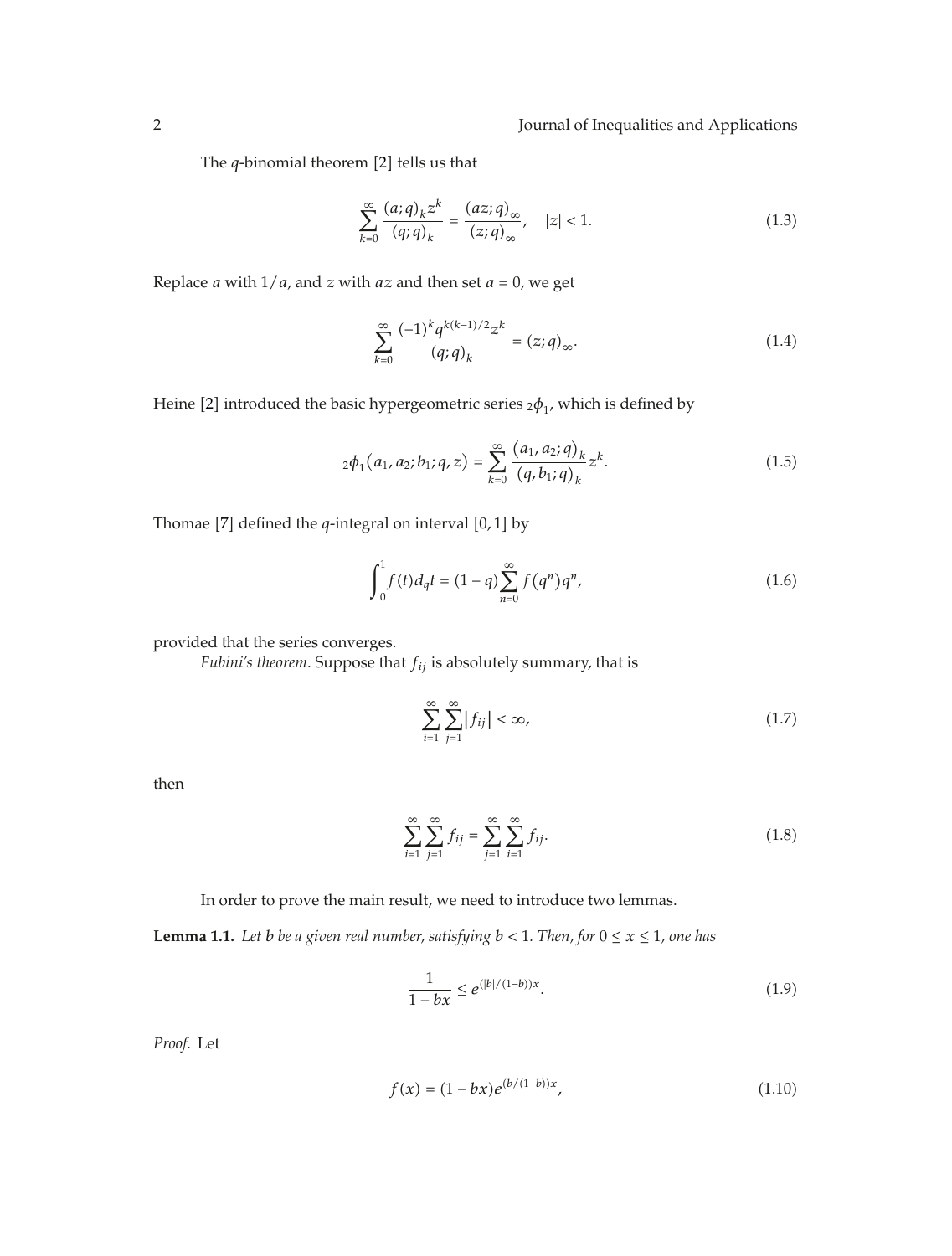since

$$
f'(x) = \frac{b^2(1-x)}{1-b} e^{(b/(1-b))x} \ge 0, \quad 0 \le x \le 1.
$$
 (1.11)

*f*(*x*) is monotonous increasing function with respect to  $0 \le x \le 1$ . Hence,

$$
\frac{1}{1 - bx} \le e^{(b/(1-b))x},\tag{1.12}
$$

 $(1.9)$  is proved.

 $\Box$ 

**Lemma 1.2.** Let  $a_i$ ,  $b_i$  be some real numbers, satisfying  $b_i < 1$  with  $i = 1, 2, ..., r$ . Then, for all *nonnegative integer n, one has*

$$
\left| \frac{(a_1, a_2, \dots, a_r; q)_n}{(b_1, b_2, \dots, b_r; q)_n} \right| \le e^{(1/(1-q))\sum_{i=1}^r (|a_i|+|b_i|/(1-b_i))}.
$$
\n(1.13)

*Proof.* When *n* = 0, it is obvious that (1.13) holds; when *n*  $\geq$  1, for  $0 \leq x \leq 1$  and  $1 \leq i \leq r$ , we have

$$
|1 - a_i x| \le 1 + |a_i| x \le e^{|a_i| x}, \tag{1.14}
$$

and by Lemma 1.1, we have

$$
\left|\frac{1-a_i q^k}{1-b_i q^k}\right| \leq e^{(|a_i|+|b_i|/(1-b_i))q^k}, \quad (k=0,1,2,\ldots).
$$
 (1.15)

Consequently,

$$
\left|\frac{(a_i;q)_n}{(b_i;q)_n}\right| \leq e^{(|a_i|+|b_i|/(1-b_i))(1+q+\cdots+q^{n-1})} \leq e^{(1/(1-q))(|a_i|+|b_i|/(1-b_i))} \quad (i=1,2,\ldots,r).
$$
 (1.16)

Thus, (1.13) follows. We complete the proof.

 $\Box$ 

#### **2. Main Result and Its Proof**

We know that, whether the order of sum and *q*-integral is interchangeable is an important problem in the study of *q*-series. We obtain following result on the interchangeability.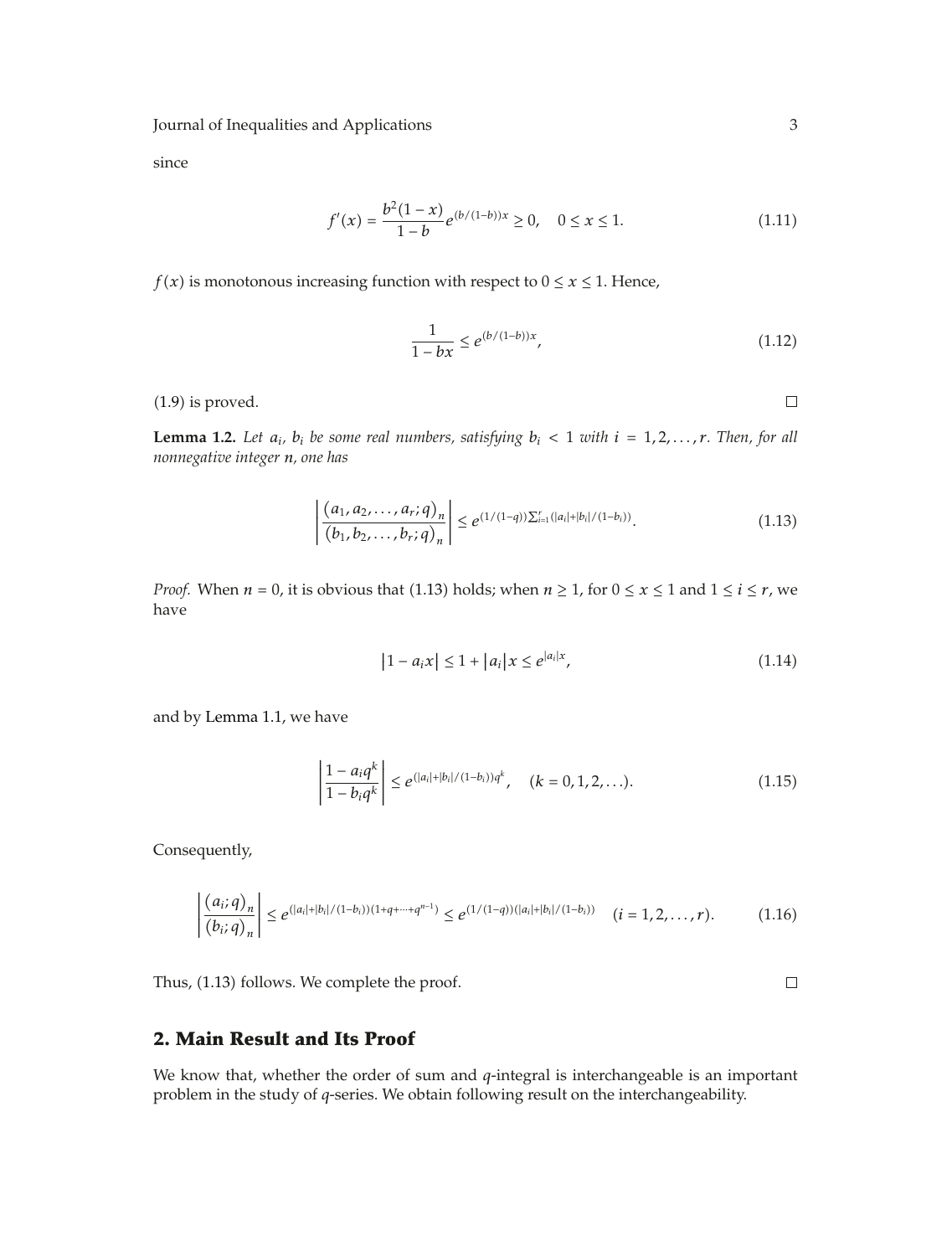**Theorem 2.1.** Let  $a_i$ ,  $b_i$  be some real numbers, satisfying  $b_i < 1$  with  $i = 1, 2, ..., r$ . Suppose real *function*  $f_n(t)$  *is q-integrable absolutely with*  $n = 0, 1, ...$  *and series*  $\sum_{n=0}^{\infty} \int_0^1 |f_n(t)| d_q t$  *is convergent. Then*

$$
\int_{0}^{1} \sum_{n=0}^{\infty} \frac{(a_1, a_2, \dots, a_r; q)_n}{(b_1, b_2, \dots, b_r; q)_n} f_n(t) d_q t = \sum_{n=0}^{\infty} \int_{0}^{1} \frac{(a_1, a_2, \dots, a_r; q)_n}{(b_1, b_2, \dots, b_r; q)_n} f_n(t) d_q t.
$$
 (2.1)

*Proof.* Using (1.13) and (1.6), we have

$$
(1-q)\sum_{n=0}^{\infty}\sum_{m=0}^{\infty}\left|\frac{(a_1,a_2,\ldots,a_r;q)_n}{(b_1,b_2,\ldots,b_r;q)_n}f_n(q^m)\right|q^m
$$
  
\n
$$
\leq e^{(1/(1-q))\sum_{i=1}^r(|a_i|+|b_i|/(1-b_i))}\sum_{n=0}^{\infty}(1-q)\sum_{m=0}^{\infty}|f_n(q^m)|q^m
$$
  
\n
$$
= e^{(1/(1-q))\sum_{i=1}^r(|a_i|+|b_i|/(1-b_i))}\sum_{n=0}^{\infty}\int_0^1|f_n(t)|dqt.
$$
 (2.2)

Since, the series  $\sum_{n=0}^{\infty} \int_{0}^{1} |f_n(t)| d_q t$  is convergent, the series

$$
\sum_{n=0}^{\infty} \sum_{m=0}^{\infty} \frac{(a_1, a_2, \dots, a_r; q)_n}{(b_1, b_2, \dots, b_r; q)_n} f_n(q^m) q^m \tag{2.3}
$$

 $\Box$ 

is absolutely convergent. Hence, by the Fubini's theorem, we have

$$
\sum_{n=0}^{\infty} \sum_{m=0}^{\infty} \frac{(a_1, a_2, \dots, a_r; q)_n}{(b_1, b_2, \dots, b_r; q)_n} f_n(q^m) q^m = \sum_{m=0}^{\infty} \sum_{n=0}^{\infty} \frac{(a_1, a_2, \dots, a_r; q)_n}{(b_1, b_2, \dots, b_r; q)_n} f_n(q^m) q^m.
$$
 (2.4)

From  $(2.4)$  and  $(1.6)$ ,  $(2.1)$  holds. The proof is completed.

## **3. Applications**

As the application of Theorem 2.1, in this section, we obtain some results. First, we give following lemma.

**Lemma 3.1.** *Let a be a real number, satisfying a <* 1*. Then, for all nonnegative integer n, one has*

$$
\int_0^1 \frac{(qt;q)_{\infty}}{(at;q)_{\infty}} t^n d_qt = \frac{1-q}{1-a} \frac{(q;q)_n}{(aq;q)_n}.
$$
\n(3.1)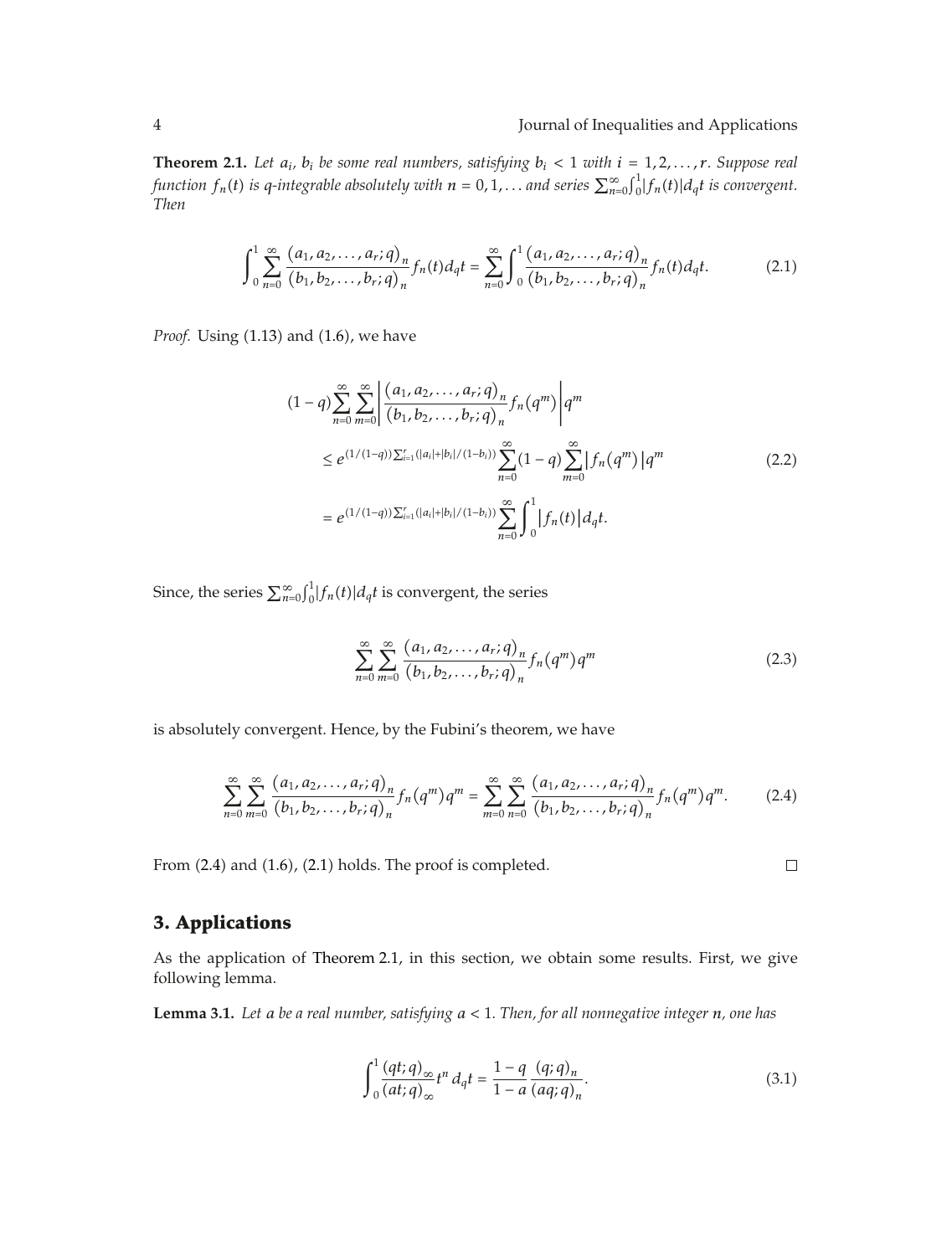*Proof.* By (1.3) and (1.6), we have

$$
\frac{(aq^{n+1};q)_{\infty}}{(q^{n+1};q)_{\infty}} = \sum_{k=0}^{\infty} \frac{(a;q)_k}{(q;q)_k} q^{(n+1)k}
$$
\n
$$
= \frac{(a;q)_{\infty}}{(1-q)(q;q)_{\infty}} (1-q) \sum_{k=0}^{\infty} \frac{(q^{k+1};q)_{\infty}}{(aq^k;q)_{\infty}} q^{nk} q^k
$$
\n
$$
= \frac{(a;q)_{\infty}}{(1-q)(q;q)_{\infty}} \int_0^1 \frac{(qt;q)_{\infty}}{(at;q)_{\infty}} t^n d_q t
$$
\n
$$
= \frac{(a;q)_{n+1}}{(1-q)(q;q)_n} \frac{(aq^{n+1};q)_{\infty}}{(q^{n+1};q)_{\infty}} \int_0^1 \frac{(qt;q)_{\infty}}{(at;q)_{\infty}} t^n d_q t.
$$
\n(3.2)

From  $(3.2)$ ,  $(3.1)$  holds.

 $\Box$ 

**Theorem 3.2.** *Let a, b be two real numbers, satisfying a <* <sup>1</sup>*,* <sup>|</sup>*b*<sup>|</sup> *<sup>&</sup>lt;* <sup>1</sup>*. Then*

$$
\sum_{n=0}^{\infty} \frac{(q^{n+1}, abq^{n+1}; q)_{\infty}}{(aq^n, bq^n; q)_{\infty}} q^n = \frac{1}{(1-a)(1-b)}.
$$
\n(3.3)

*Proof.* By (1.6), we have

$$
\sum_{n=0}^{\infty} \frac{\left(q^{n+1}, abq^{n+1}; q\right)_{\infty}}{\left(aq^n, bq^n; q\right)_{\infty}} q^n = \frac{1}{1-q} \int_0^1 \frac{\left(qt, abqt; q\right)_{\infty}}{\left(at, bt; q\right)_{\infty}} d_q t. \tag{3.4}
$$

By  $(1.3)$ , we have

$$
\int_0^1 \frac{(qt, abqt;q)_\infty}{(at, bt;q)_\infty} d_qt = \int_0^1 \frac{(qt;q)_\infty}{(at;q)_\infty} \sum_{m=0}^\infty \frac{(aq;q)_m}{(q;q)_m} (bt)^m d_qt.
$$
 (3.5)

Using Theorem 2.1, we have

$$
\int_0^1 \frac{(qt;q)_{\infty}}{(at;q)_{\infty}} \sum_{m=0}^{\infty} \frac{(aq;q)_m}{(q;q)_m} (bt)^m d_q t = \sum_{m=0}^{\infty} \frac{(aq;q)_m}{(q;q)_m} b^m \int_0^1 \frac{(qt;q)_{\infty}}{(at;q)_{\infty}} t^m d_q t.
$$
 (3.6)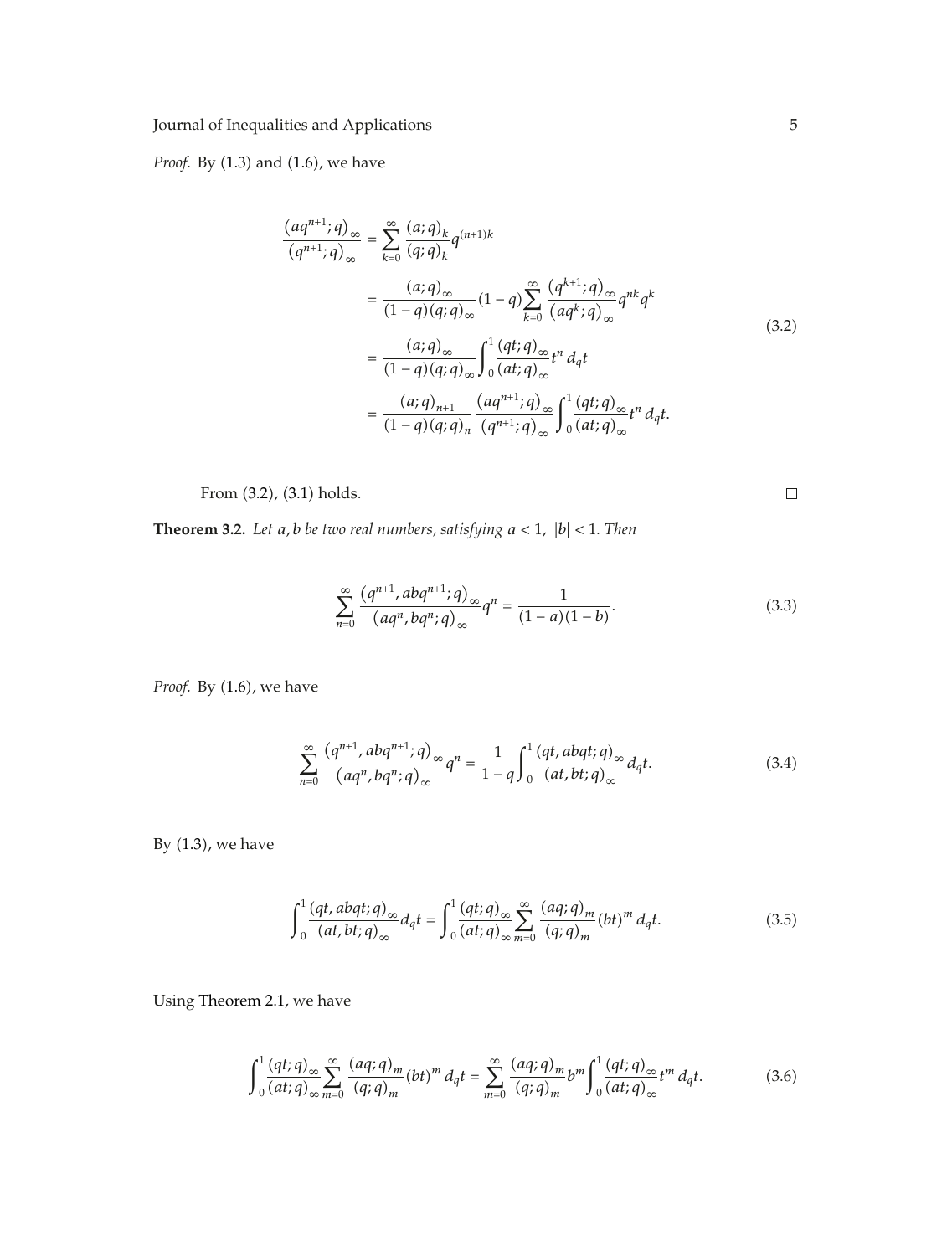$\Box$ 

 $\Box$ 

By Lemma 3.1, we have

$$
\sum_{m=0}^{\infty} \frac{(aq;q)_m}{(q;q)_m} b^m \int_0^1 \frac{(qt;q)_{\infty}}{(at;q)_{\infty}} t^m d_q t = \sum_{m=0}^{\infty} \frac{(aq;q)_m}{(q;q)_m} b^m \frac{(1-q)(q;q)_m}{(1-a)(aq;q)_m}
$$

$$
= \sum_{m=0}^{\infty} b^m \frac{1-q}{1-a}
$$
(3.7)
$$
= \frac{1-q}{(1-a)(1-b)}.
$$

Combining  $(3.4)$ – $(3.7)$ ,  $(3.3)$  holds.

In 3.5, replacing *abq* by *c*, we obtain the following result.

**Corollary 3.3.** *Let a, b, c be some real numbers, satisfying a <* <sup>1</sup>*,* <sup>|</sup>*b*<sup>|</sup> *<sup>&</sup>lt;* <sup>1</sup>*. Then*

$$
\int_0^1 \frac{(qt,ct;q)_{\infty}}{(at,bt;q)_{\infty}} d_qt = \frac{1-q}{1-a} \sum_{m=0}^{\infty} \frac{(c/b;q)_m}{(aq;q)_m} b^m.
$$
 (3.8)

**Corollary 3.4.** *Let c be a real number. Then*

$$
\sum_{n=0}^{\infty} (c/q;q)_n q^n = \sum_{n=0}^{\infty} \frac{(-1)^n q^{n(n-1)/2}}{(q;q)_{n+1}} c^n.
$$
 (3.9)

*Proof.* Taking  $a = 0$ ,  $b = q$  in (3.8), we have

$$
\int_{0}^{1} (ct;q)_{\infty} dq t = (1-q) \sum_{n=0}^{\infty} (c/q;q)_n q^n.
$$
 (3.10)

On the other hand, by  $(1.4)$  and Theorem 2.1, we have

$$
\int_{0}^{1} (ct;q)_{\infty} d_{q}t = \int_{0}^{1} \sum_{n=0}^{\infty} \frac{(-1)^{n} q^{n(n-1)/2} (ct)^{n}}{(q;q)_{n}} d_{q}t
$$

$$
= \sum_{n=0}^{\infty} \frac{(-1)^{n} q^{n(n-1)/2} c^{n}}{(q;q)_{n}} \int_{0}^{1} t^{n} d_{q}t
$$

$$
= (1-q) \sum_{n=0}^{\infty} \frac{(-1)^{n} q^{n(n-1)/2}}{(q;q)_{n+1}} c^{n},
$$
(3.11)

which by combining with  $(3.10)$ , implies  $(3.9)$ .

Take  $c = 1$ , (3.9) implies the following result.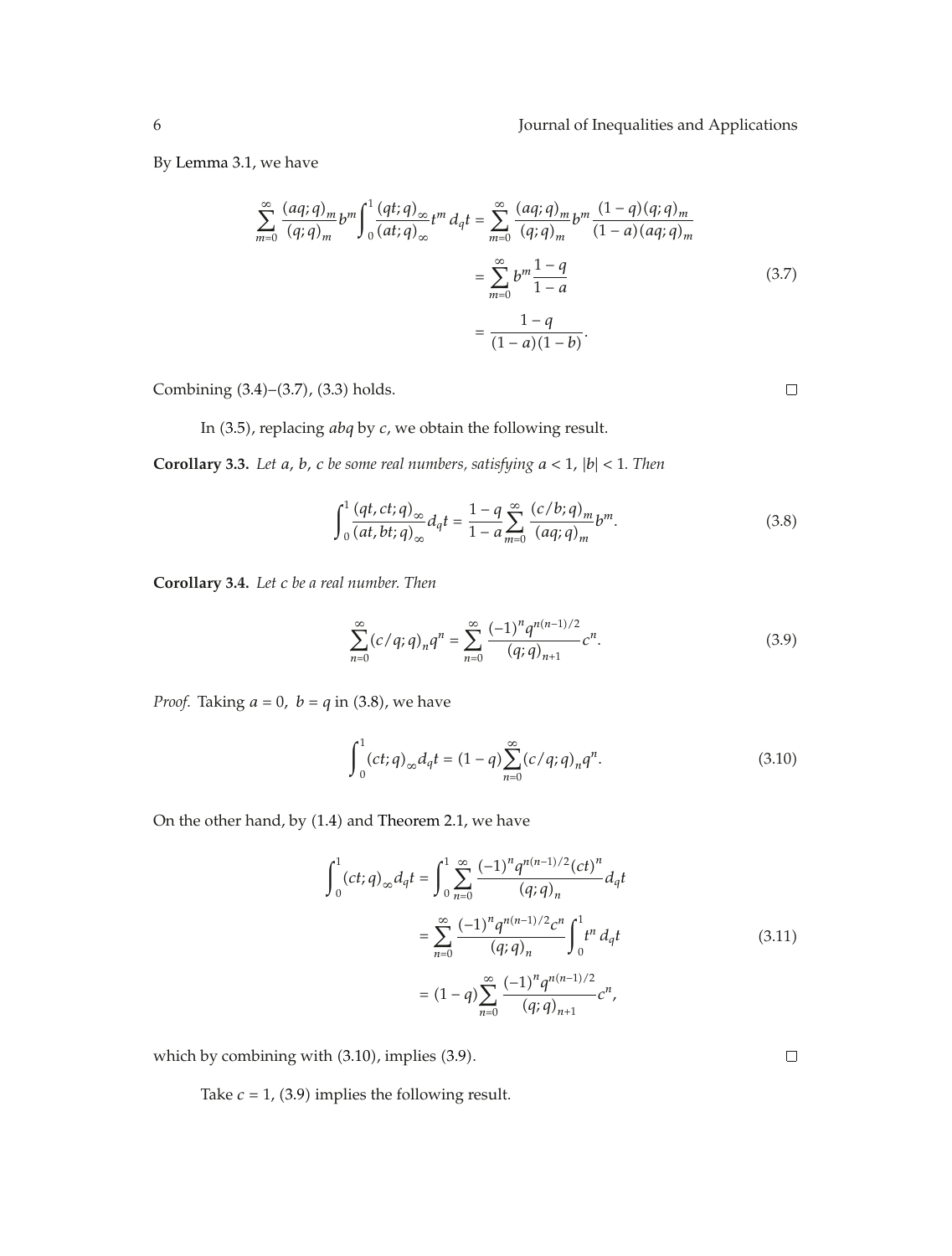**Corollary 3.5.** *The following equation holds:*

$$
\sum_{n=0}^{\infty} \frac{(-1)^n q^{n(n-1)/2}}{(q;q)_{n+1}} = q.
$$
\n(3.12)

Take  $c = 1/q$ , (3.9) implies the following result.

**Corollary 3.6.** *The following equation holds:*

$$
\sum_{n=0}^{\infty} \frac{(-1)^n q^{n(n-3)/2}}{(q;q)_{n+1}} = q^2.
$$
 (3.13)

*Remark 3.7.* Taking  $c = q^{-k}$ , where *k* is positive integer, (3.9) readily yields many equations.

**Corollary 3.8.** *Let <sup>a</sup> be a real number, satisfying* <sup>|</sup>*a*<sup>|</sup> *<sup>&</sup>lt;* <sup>1</sup>*. Then*

$$
\sum_{n=0}^{\infty} \frac{q^n}{(a;q)_{n+1}} = \sum_{n=0}^{\infty} \frac{a^n}{(q;q)_{n+1}}.
$$
 (3.14)

*Proof.* Taking  $b = q$ ,  $c = 0$  in (3.8), we have

$$
\int_{0}^{1} \frac{1}{(at;q)_{\infty}} d_{q} t = \frac{1-q}{1-a} \sum_{n=0}^{\infty} \frac{q^{n}}{(aq;q)_{n}}.
$$
 (3.15)

On the other hand, by Theorem 2.1 and set  $a = 0$  then replace  $z$  with  $at$  in (1.3), we have

$$
\int_0^1 \frac{1}{(at;q)_{\infty}} d_q t = \int_0^1 \sum_{n=0}^{\infty} \frac{(at)^n}{(q;q)_n} d_q t = \sum_{n=0}^{\infty} \frac{a^n}{(q;q)_n} \frac{1-q}{1-q^{n+1}}.
$$
 (3.16)

Combining  $(3.15)$  and  $(3.16)$ ,  $(3.14)$  follows.

**Theorem 3.9.** *Let a, b be two real numbers, satisfying* <sup>|</sup>*ab*<sup>|</sup> *<sup>&</sup>lt;* <sup>1</sup>*. Then*

$$
{}_2\phi_1(q/a,q/b;q^2;q,ab) = \frac{1-q}{1-ab} \, {}_2\phi_1(a,b;abq;q,q).
$$
 (3.17)

*Proof.* We recall the Heines transformation formula [7]

$$
{}_2\phi_1(a,b;c;q,z) = \frac{(abz/c;q)_{\infty}}{(z;q)_{\infty}} {}_2\phi_1(c/a,c/b;c;q,abz/c).
$$
 (3.18)

In (3.18), replacing *c*, *z* by *q*, *qt*, respectively, (3.18) yields

$$
\frac{(qt;q)_{\infty}}{(abt;q)_{\infty}} 2\phi_1(a,b;q;q,qt) = 2\phi_1(q/a,q/b;q;q,abt).
$$
 (3.19)

 $\Box$